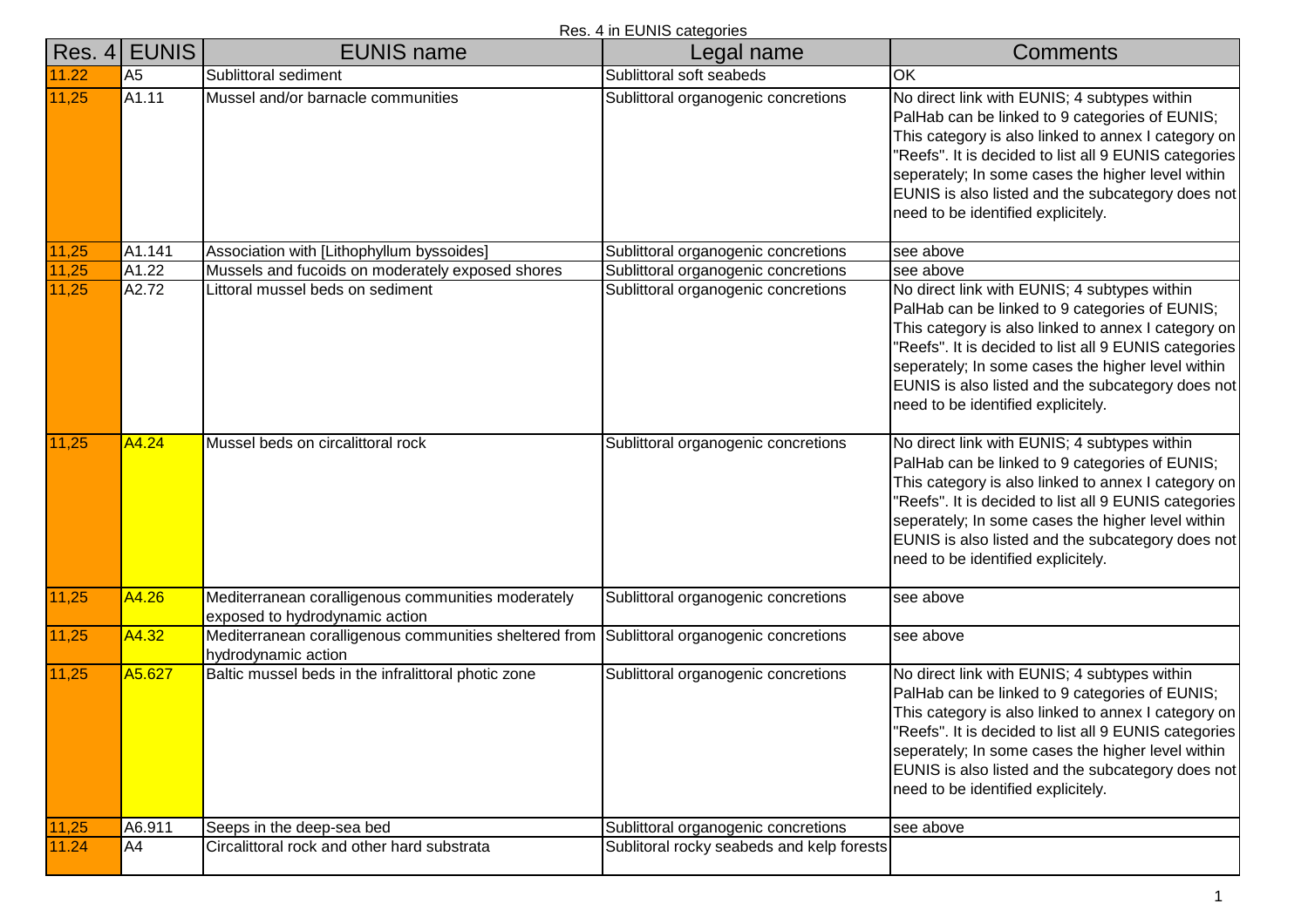| Res. $4$        | <b>EUNIS</b>   | <b>EUNIS name</b>                                                                                     | Legal name                                                                    | <b>Comments</b>                                                                                                                                                               |
|-----------------|----------------|-------------------------------------------------------------------------------------------------------|-------------------------------------------------------------------------------|-------------------------------------------------------------------------------------------------------------------------------------------------------------------------------|
| 11.24;<br>11.26 | A <sub>3</sub> | Infralittoral rock and other hard substrata                                                           | Sublitoral rocky seabeds and kelp<br>forests;<br>Sublittoral cave communities | The whole of A3 is now listed, the former 11.26<br>and 12.7 are also included (A3.71 and A3.74)                                                                               |
| 11.26           | A3.71          | Robust faunal cushions and crusts in surge gullies and<br>caves                                       | Sublittoral cave communities                                                  | OK, but is now a subtype of a higher level already<br>listed A3; will be explained in the interpretation<br>manual                                                            |
| 11.3            | A2.61          | Seagrass beds on littoral sediments                                                                   | Sea-grass meadows                                                             | distributed over two EUNIS categories (A2.61 and<br>A5.53); the last one being included in EUNIS A5,<br>already taken as a whole; A2.61 listed as a<br>seperate habitat       |
| 11.42           | A2.621         | [Eleocharis] beds                                                                                     | Marine spike-rush beds                                                        | OK                                                                                                                                                                            |
| 12.7            | A1.44          | Communities of littoral caves and overhangs                                                           | Sea-caves                                                                     | distributed over 3 categories in EUNIS depending<br>on the position                                                                                                           |
| $12.7$          | A3.74          | Caves and overhangs in infralittoral rock                                                             | Sea-caves                                                                     | distributed over 3 categories in EUNIS depending<br>on the position                                                                                                           |
| $12.7$          | A4.71          | Communities of circalittoral caves and overhangs                                                      | Sea-caves                                                                     | distributed over 3 categories in EUNIS depending<br>on the position                                                                                                           |
| $13.2$          | X01            | <b>Estuaries</b>                                                                                      | Estuaries                                                                     | <b>EUNIS complex</b>                                                                                                                                                          |
| 14<br>11.27     | A2.2           | Littoral sand and muddy sand                                                                          | Mud Flats and Sand Flats<br>Soft sediment littoral communities                | Res. 4 categories 11.27 and 14 overlap and is<br>distributed over 3 EUNIS subtypes: it is decided to<br>split in 3 new categories;                                            |
| 14              | A2.3           | Littoral mud                                                                                          | Mud Flats and Sand Flats                                                      | see above                                                                                                                                                                     |
| 11.27           |                |                                                                                                       | Soft sediment littoral comminities                                            |                                                                                                                                                                               |
| 14<br>11.27     | A2.4           | Littoral mixed sediments                                                                              | Mud Flats and Sand Flats<br>Soft sediment littoral comminities                | see above                                                                                                                                                                     |
| 15,114          | D6.15          | Interior Iberian [Microcnemum] and [Salicornia] swards                                                | Iberian glasswort swards                                                      | OK, but included in D6.1 see below                                                                                                                                            |
| 15,4            | D6.1           | Inland saltmarshes                                                                                    | Suboceanic inland salt meadows                                                | EUNIS category D6.1 is almost completely<br>included, if other Res. 4 categories are added<br>15.114 and 15.115. It is decided to take the full<br><b>EUNIS category D6.1</b> |
| 15.1132         | A2.5514        | [Salicornia veneta] swards                                                                            | Venetian glasswort swards                                                     | OK, but is now a subtype of a higher level already<br>listed A2.5; can be identified separately in the<br>interpretation manual                                               |
| 15.115          | A2.5515        | Black Sea annual [Salicornia], [Suaeda] and [Salsola]<br>saltmarshes                                  | Continental glasswort swards                                                  | OK, but is now a subtype of a higher level already<br>listed A2.5; can be identified separately in the<br>interpretation manual                                               |
| 15.115          | D6.16          | Interior central European and Anatolian [Salicornia],<br>[Microcnemum], [Suaeda] and [Salsola] swards | Continental glasswort swards                                                  | OK, but included in D6.1 see below                                                                                                                                            |
| 15.13           | A2.553         | Atlantic [Sagina maritima] communities                                                                | Atlantic sea-pearlwort communities                                            | OK, but is now a subtype of a higher level already<br>listed A2.5; can be identified separately in the<br>interpretation manual                                               |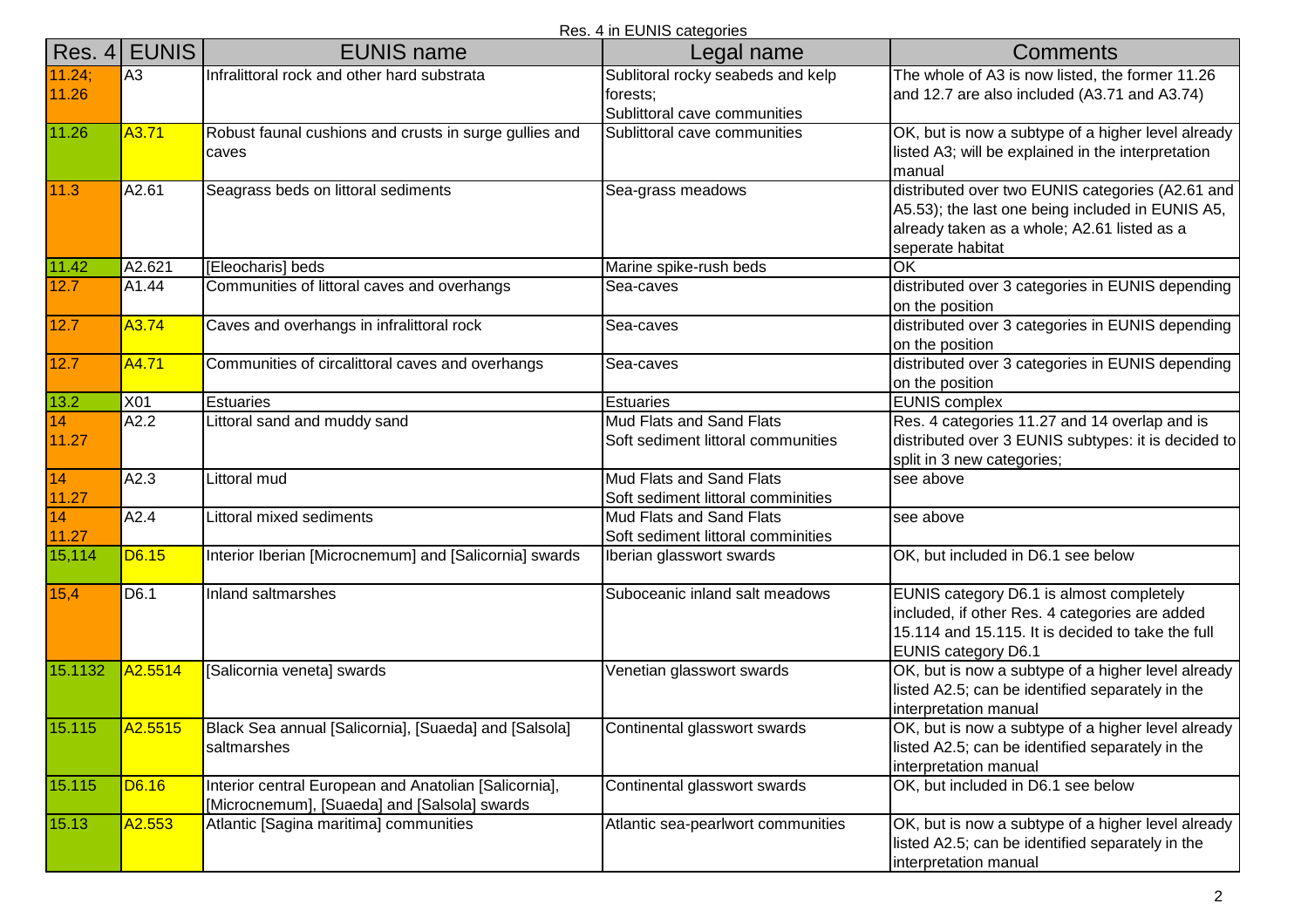| Res. 4       | <b>EUNIS</b>      | <b>EUNIS</b> name                                   | Legal name                                     | <b>Comments</b>                                                                                                                                                                                                                                                            |
|--------------|-------------------|-----------------------------------------------------|------------------------------------------------|----------------------------------------------------------------------------------------------------------------------------------------------------------------------------------------------------------------------------------------------------------------------------|
| 15.14        | E6.23             | Central Eurasian solonchak grassland with [Crypsis] | Central Eurasian crypsoid communities          | OK, but is now a subtype of a higher level already<br>listed A2.5; can be identified separately in the<br>interpretation manual                                                                                                                                            |
| 15.32        | A2.542            | Atlantic lower shore communities                    | Atlantic lower schorre communities             | OK, but is now a subtype of a higher level already<br>listed A2.5; can be identified separately in the<br>interpretation manual                                                                                                                                            |
| 15.33        | A2.531            | Atlantic upper shore communities                    | Atlantic upper schorre communities             | OK, but is now a subtype of a higher level already<br>listed A2.5; can be identified separately in the<br>interpretation manual                                                                                                                                            |
| 15.34        | A2.521            | Atlantic and Baltic brackish saltmarsh communities  | Atlantic brackish saltmarsh communities        | OK, but is now a subtype of a higher level already<br>listed A2.5; can be identified separately in the<br>interpretation manual                                                                                                                                            |
| 15.5<br>15.6 | A2.5              | Coastal saltmarshes and saline reedbeds             | Mediterranean salt meadows                     | res. 4 "15.5" and "15.6", correspond more or less<br>Mediterraneo-Nemoral saltmarsh scrubs to EUNIS A2.5; If the definition is limited to<br>Mediterranean a number of subtypes should be<br>listed seperately; it is desided to merge these two<br>categories to one A2.5 |
| 15.7         | F6.8              | Xero-halophile scrubs                               | Mediterraneo-Canarian xero-halophile<br>scrubs | OK                                                                                                                                                                                                                                                                         |
| 15.8         | E6.1              | Mediterranean inland salt steppes                   | Mediterranean salt steppes                     | OK                                                                                                                                                                                                                                                                         |
| 15.9         | F6.7              | Mediterranean gypsum scrubs                         | Mediterranean gypsum scrubs                    | OK                                                                                                                                                                                                                                                                         |
| 15.A         | E6.2              | Continental inland salt steppes                     | Continental salt steppes and saltmarshes OK    |                                                                                                                                                                                                                                                                            |
| 16.2         | B1.3              | Shifting coastal dunes                              | <b>Dunes</b>                                   | Res. 4 "16.2" is split over several distinct EUNIS<br>categories; B1 as a whole would include the<br>shoreline; it is desided to list the different<br>categories seperately; analysis of site data could<br>be done all categories together                               |
| 16.2         | B1.4              | Coastal stable dune grassland (grey dunes)          | <b>Dunes</b>                                   | see above                                                                                                                                                                                                                                                                  |
| 16.2         | B1.5              | Coastal dune heaths                                 | Dunes                                          | see above                                                                                                                                                                                                                                                                  |
| 16.2         | B1.6              | Coastal dune scrub                                  | <b>Dunes</b>                                   | see above                                                                                                                                                                                                                                                                  |
| 16.2         | B1.7              | Coastal dune woods                                  | <b>Dunes</b>                                   | see above                                                                                                                                                                                                                                                                  |
| 16.3         | B1.8              | Moist and wet dune slacks                           | Humid dune-slacks                              | OK, but in line with other dune categories above                                                                                                                                                                                                                           |
| 17.3         | B <sub>2.3</sub>  | Upper shingle beaches with open vegetation          | Sea kale communities                           | OK                                                                                                                                                                                                                                                                         |
| 1A.1         | B1.9              | Machair                                             | Machair                                        | $\overline{OK}$                                                                                                                                                                                                                                                            |
| 21           | X02               | Saline coastal lagoons                              | <b>Coastal Lagoons</b>                         | 2 EUNIS complexes are linked to this category<br>according to salinity; they are listed seperately                                                                                                                                                                         |
| 21           | X03               | Brackish coastal lagoons                            | <b>Coastal Lagoons</b>                         | 2 EUNIS complexes are linked to this category<br>according to salinity; they are listed seperately                                                                                                                                                                         |
| 22.11        | $\overline{C1.1}$ | Permanent oligotrophic lakes, ponds and pools       | Lime-deficient oligotrophic waterbodies        | OK                                                                                                                                                                                                                                                                         |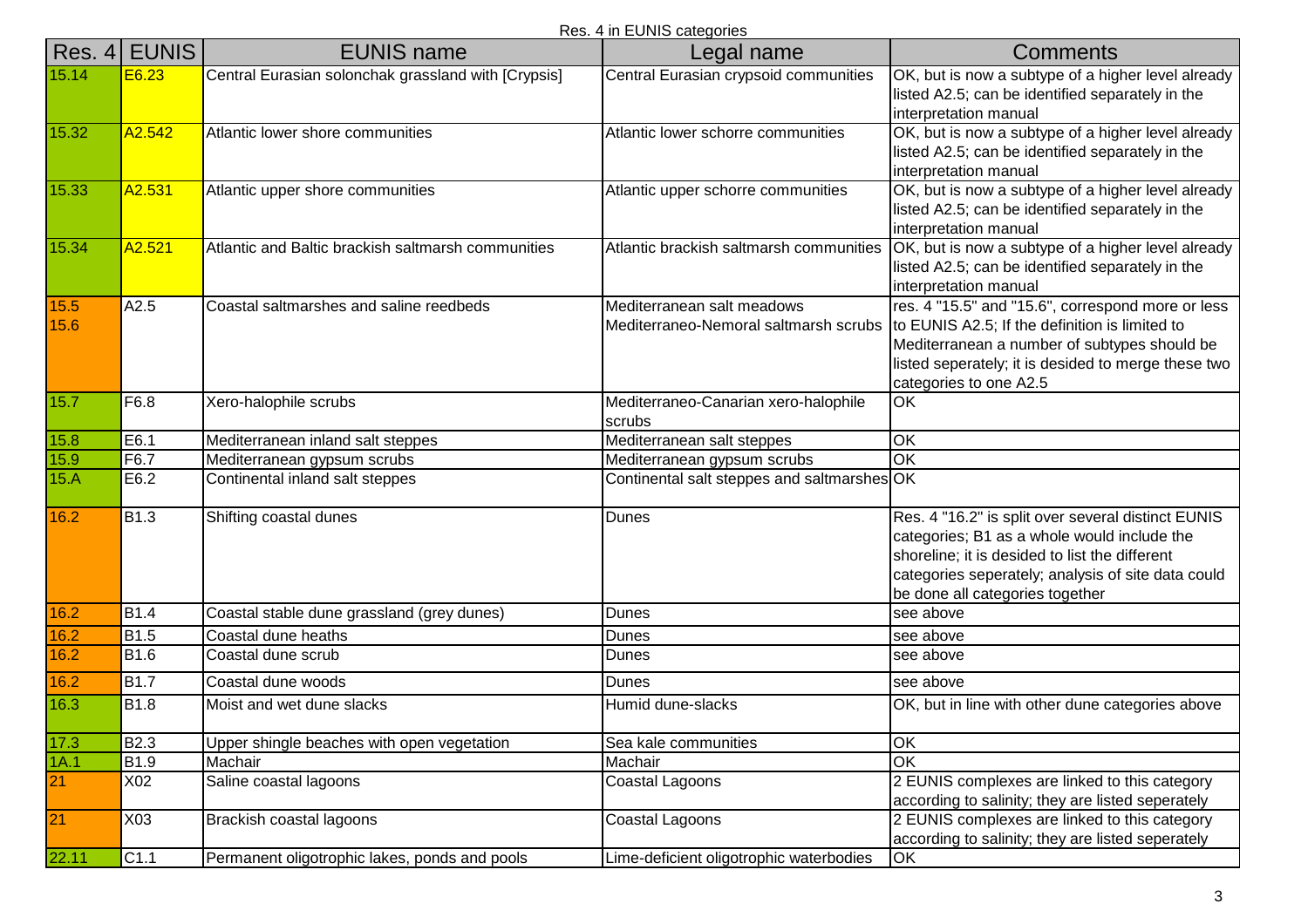Res. 4 in EUNIS categories

| Res. 4  | <b>EUNIS</b> | <b>EUNIS name</b>                                                                         | Legal name                                        | <b>Comments</b>                                                                                                      |
|---------|--------------|-------------------------------------------------------------------------------------------|---------------------------------------------------|----------------------------------------------------------------------------------------------------------------------|
| 22.31   | C3.41        | Euro-Siberian perennial amphibious communities                                            | Euro-Siberian perennial amphibious<br>communities | OK                                                                                                                   |
| 22.321  | C3.511       | Freshwater dwarf [Eleocharis] communities                                                 | Dwarf spike-rush communities                      | OK                                                                                                                   |
| 22.322  | C3.512       | Dune-slack [Centaurium] swards                                                            | Dune-slack centaury swards                        | OK                                                                                                                   |
| 22.3232 | C3.5132      | Swards of small [Cyperus] species                                                         | Small galingale swards                            | OK                                                                                                                   |
| 22.3233 | C3.5133      | Wet ground dwarf herb communities                                                         | Wet ground dwarf herb communities                 | OK                                                                                                                   |
| 22.341  | C3.421       | Short Mediterranean amphibious communities                                                | Short Mediterranean amphibious swards OK          |                                                                                                                      |
| 22.342  | C3.422       | Tall Mediterranean amphibious communities                                                 | Mediterranean tall amphibious swards              | OK                                                                                                                   |
| 22.344  | E3.111       | [Serapias] grassland                                                                      | [Serapias] grasslands                             | OK, but is now a subtype of a higher level already<br>listed E3.1; will be explained in the interpretation<br>manual |
| 22.351  | C3.431       | Ponto-Pannonic riverbank dwarf sedge communities                                          | Pannonic riverbank dwarf sedge<br>communities     | OK                                                                                                                   |
| 22.412  | C1.222       | Floating [Hydrocharis morsus-ranae] rafts                                                 | Frogbit rafts                                     | OK                                                                                                                   |
| 22.413  | C1.223       | Floating [Stratiotes aloides] rafts                                                       | Water-soldier rafts                               | $\overline{OK}$                                                                                                      |
| 22.414  | C1.224       | Floating [Utricularia australis] and [Utricularia vulgaris]<br>colonies                   | <b>Bladderwort colonies</b>                       | OK                                                                                                                   |
| 22.415  | C1.225       | Floating [Salvinia natans] mats                                                           | [Salvinia] covers                                 | OK                                                                                                                   |
| 22.416  | C1.226       | Floating [Aldrovanda vesiculosa] communities                                              | [Aldrovanda] communities                          | $\overline{OK}$                                                                                                      |
| 22.4316 | C1.2416      | [Nelumbo nucifera] beds                                                                   | Sacred lotus beds                                 | OK                                                                                                                   |
| 22.4321 | C1.3411      | [Ranunculus] communities in shallow water                                                 | Water crowfoot communities                        | OK                                                                                                                   |
| 22.4323 | C1.3413      | [Hottonia palustris] beds in shallow water                                                | Water violet beds                                 | $\overline{OK}$                                                                                                      |
| 22.44   | C1.14        | Charophyte submerged carpets in oligotrophic<br>waterbodies                               | Chandelier algae submerged carpets                | category distributed over three EUNIS categories:<br>for C1.14, the higher level C1.1 is listed                      |
| 22.44   | C1.25        | Charophyte submerged carpets in mesotrophic<br>waterbodies                                | Chandelier algae submerged carpets                | category distributed over three EUNIS categories                                                                     |
| 22.44   | C1.44        | Charophyte submerged carpets in dystrophic waterbodies Chandelier algae submerged carpets |                                                   | category distributed over three EUNIS categories                                                                     |
| 22.5    | C1.67        | Turlough and lake-bottom meadows                                                          | Turlough and lake-bottom meadows                  | OK                                                                                                                   |
| 23.1    | C1.5         | Permanent inland saline and brackish lakes, ponds and<br>pools                            | Athalassal saline lakes                           | category distributed over two EUNIS categories<br>depending on being temporary or permanent                          |
| 23.1    | C1.66        | Temporary inland saline and brackish waters                                               | Athalassal saline lakes                           | category distributed over two EUNIS categories<br>depending on being temporary or permanent                          |
| 23.3    | X29          | Salt lake islands                                                                         | Salt lake islands                                 | OK                                                                                                                   |
| 24.2    | C3.55        | Sparsely vegetated river gravel banks                                                     | River gravel banks                                | one Res. 4 habitat replaced by 2 EUNIS subtypes<br>C3.55 and C3.62                                                   |
| 24.2    | C3.62        | Unvegetated river gravel banks                                                            | River gravel banks                                | one Res. 4 habitat replaced by 2 EUNIS subtypes<br>C3.55 and C3.62                                                   |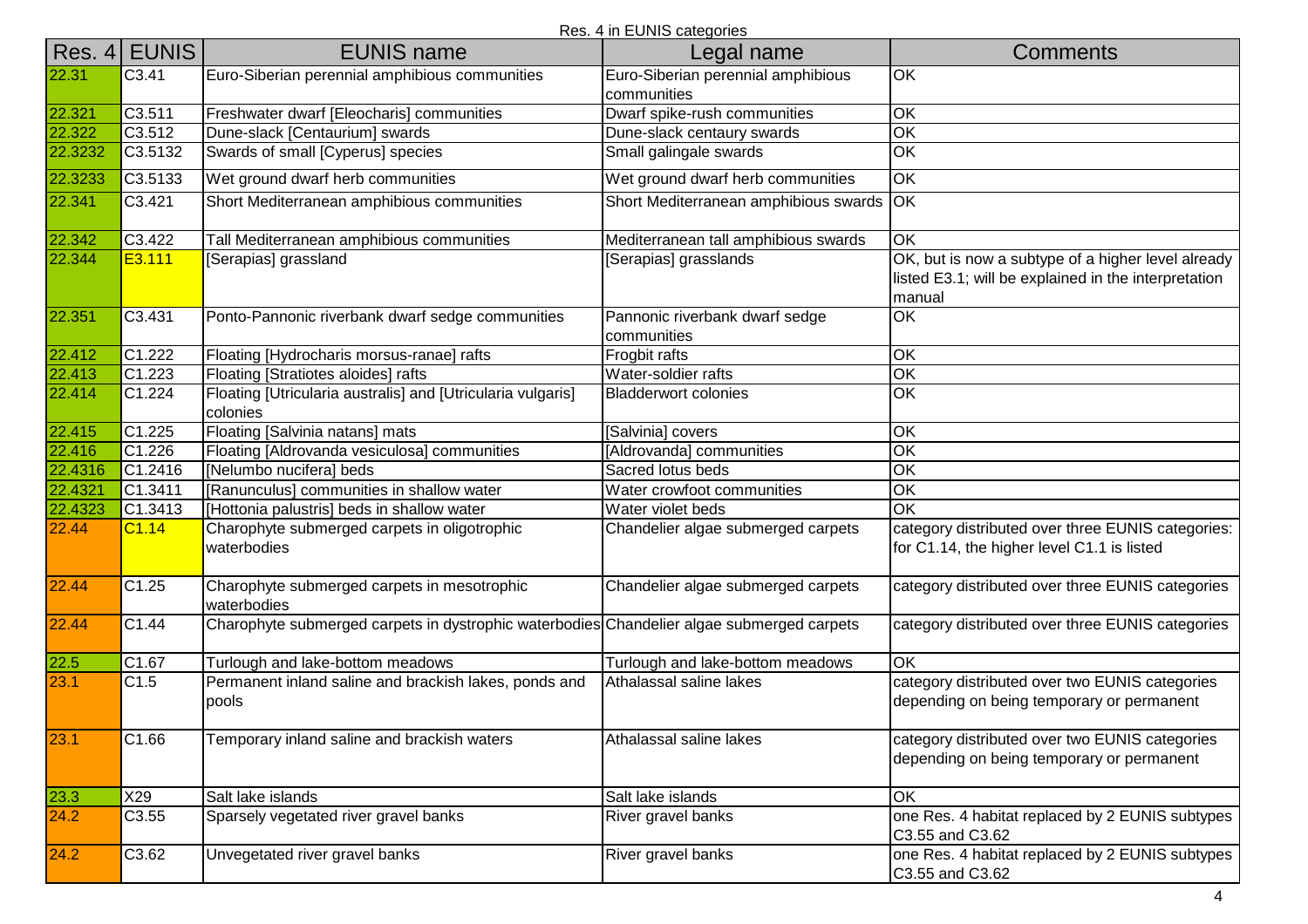| Res. $4$ | <b>EUNIS</b>               | <b>EUNIS name</b>                                                          | Legal name                                         | <b>Comments</b>                                               |
|----------|----------------------------|----------------------------------------------------------------------------|----------------------------------------------------|---------------------------------------------------------------|
| 31.1     | F4.1                       | Wet heaths                                                                 | European wet heaths                                | OK                                                            |
| 31.2     | F4.2                       | Dry heaths                                                                 | European dry heaths                                | $\overline{OR}$                                               |
| 31.3     | F4.3                       | Macaronesian heaths                                                        | Macaronesian heaths                                | OK                                                            |
| 31.424   | F2.224                     | Carpathian [Rhododendron kotschyi] heaths                                  | Carpathian Kotschy's alpenrose heaths              | OK                                                            |
| 31.425   | F2.225                     | Balkan [Rhododendron kotschyi] heaths                                      | Balkan Kotschy's alpenrose heaths                  | OK                                                            |
| 31.46    | $\overline{\text{F}}$ 2.26 | [Bruckenthalia] heaths                                                     | [Bruckenthalia] heaths                             | OK                                                            |
| 31.8B1   | F3.241                     | Central European subcontinental thickets                                   | Pannonic and sub-Pannonic thickets                 | OK                                                            |
| 32.22    | F5.52                      | [Euphorbia dendroides] formations                                          | Tree-spurge formations                             | OK                                                            |
| 32.24    | F5.54                      | [Chamaerops humilis] brush                                                 | Palmetto brush                                     | OK                                                            |
| 32.25    | F5.55                      | Mediterranean pre-desert scrub                                             | Mediterranean pre-desert scrub                     | OK                                                            |
| 32.26    | F5.56                      | Thermo-Mediterranean broom fields (retamares)                              | Thermo-Mediterranean broom fields<br>([retamares]) | $\overline{OR}$                                               |
| 32.2B    | F5.5B                      | Cabo de Sao Vicente brushes                                                | Cabo de Sao Vicente brushes                        | <b>OK</b>                                                     |
| 33;      | F7                         | Spiny Mediterranean heaths (phrygana,                                      | <b>PHRYGANA</b>                                    | Corresponds to the complete F7, includes Res. 4:              |
| 31.7     |                            | hedgehog-heaths and related coastal cliff<br>vegetation)                   | Hedgehog-heaths                                    | 31.7 Hedgehog-heaths                                          |
| 34.112   | E1.112                     | [Sempervivum] or [Jovibarba] communities on rock<br>debris                 | Houseleek communities                              | OK                                                            |
| 34.2     | E1.B                       | Heavy-metal grassland                                                      | Lowland heavy metal grasslands                     | <b>OK</b>                                                     |
| 34.3;    | E1.2                       | Perennial calcareous grassland and basic steppes                           | Dense perennial grasslands and middle              | Res. 4 "34.9" is split over two EUNIS categories;             |
| 34.9;    |                            |                                                                            | European steppes;                                  | The whole category E1.2 is now listed (see also               |
| 34.A     |                            |                                                                            | Continental steppes;                               | 34.3 and 34.A) ? This includes also the Irano-                |
|          |                            |                                                                            | Sand steppes                                       | Anatolian subtypes                                            |
| 34.5     | E1.3                       | Mediterranean xeric grassland                                              | Mediterranean xeric grasslands                     | OK                                                            |
| 35.11    | E <sub>1.71</sub>          | [Nardus stricta] swards                                                    | Mat-grass swards                                   | OK                                                            |
| 35.7     | E <sub>1.83</sub>          | Mediterraneo-montane [Nardus stricta] swards                               | Mediterraneo-montane mat-grass<br>swards           | ЮK                                                            |
| 37.13    | E5.414                     | Continental river bank tall-herb communities dominated<br>by [Filipendula] | Continental tall herb communities                  | Res. 4 37.13 is split over two distinct EUNIS<br>categories;  |
| 37.13    | $\overline{E5.423}$        | Continental tall-herb communities of humid meadows                         | Continental tall herb communities                  | Res. 4 37.13 is split over two distinct EUNIS<br>categories;  |
| 37.14    | E5.415                     | Eastern nemoral riverbanks with tall herb communities                      | Eastern nemoral tall herb communities              | in need of two additional EUNIS subtypes E5.415<br>and E5.424 |
| 37.14    | E5.424                     | Eastern nemoral tall herb communities of humid<br>meadows                  | Eastern nemoral tall herb communities              | in need of two additional EUNIS subtypes E5.415<br>and E5.424 |
| 37.2     | E3.4                       | Moist or wet eutropic and mesotrophic grassland                            | Eutrophic humid grasslands                         | OK                                                            |
| 37.3     | E3.5                       | Moist or wet oligotrophic grassland                                        | Oligotrophic humid grasslands                      | OK                                                            |
| 37.4     | E3.1                       | Mediterranean tall humid grassland                                         | Mediterranean tall humid grasslands                | OK                                                            |
| 37.711   | E5.4111                    | [Angelica archangelica] fluvial communities                                | [Angelica archangelica] fluvial<br>communities     | OK                                                            |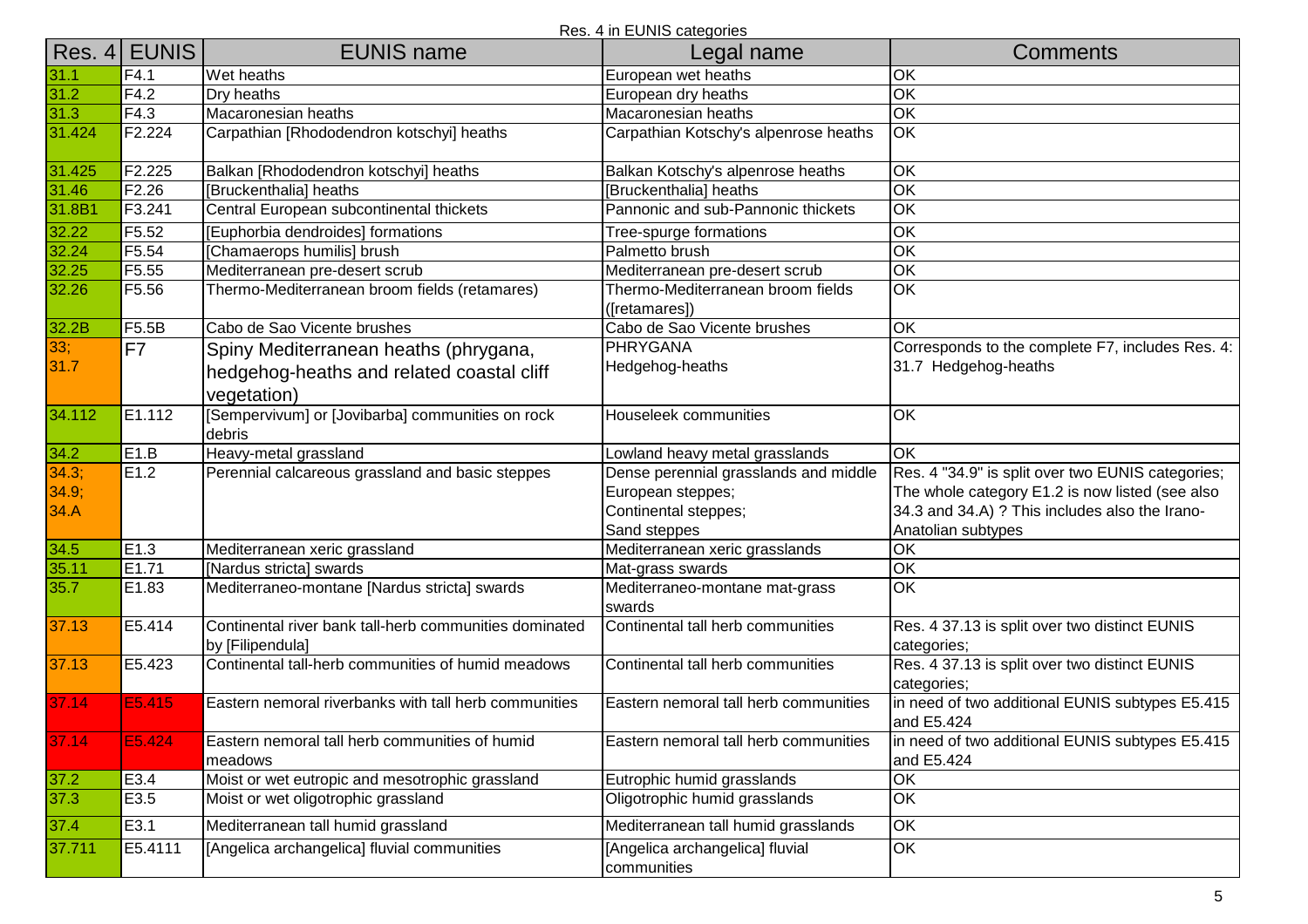| Res. 4                  | <b>EUNIS</b>       | <b>EUNIS name</b>                                                                          | Legal name                                             | <b>Comments</b>                                                                                                                                                                                                                                                                                                                                 |
|-------------------------|--------------------|--------------------------------------------------------------------------------------------|--------------------------------------------------------|-------------------------------------------------------------------------------------------------------------------------------------------------------------------------------------------------------------------------------------------------------------------------------------------------------------------------------------------------|
| 37.712                  | E5.4112            | [Angelica heterocarpa] fluvial communities                                                 | [Angelica heterocarpa] fluvial                         | OK                                                                                                                                                                                                                                                                                                                                              |
|                         |                    |                                                                                            | communities                                            |                                                                                                                                                                                                                                                                                                                                                 |
| 37.713                  | E5.4113            | [Althaea officinalis] screens                                                              | Marsh mallow screens                                   | OK                                                                                                                                                                                                                                                                                                                                              |
| 38.25                   | E2.25              | Continental meadows                                                                        | Continental meadows                                    | OK                                                                                                                                                                                                                                                                                                                                              |
| $\frac{41.1}{41.2}$     | G1.6               | [Fagus] woodland                                                                           | <b>Beech forests</b>                                   | OK                                                                                                                                                                                                                                                                                                                                              |
|                         | G1.A1              | [Quercus] - [Fraxinus] - [Carpinus betulus] woodland on<br>eutrophic and mesotrophic soils | Oak-hornbeam forests                                   | OK                                                                                                                                                                                                                                                                                                                                              |
|                         | G1.A4              | Ravine and slope woodland                                                                  | Mixed ravine and slope forests                         | OK                                                                                                                                                                                                                                                                                                                                              |
| $\frac{41.4}{41.5}$     | $\overline{G}1.8$  | Acidophilous [Quercus]-dominated woodland                                                  | Acidophilous oak forests                               | OK                                                                                                                                                                                                                                                                                                                                              |
| 41.6                    | G1.7B              | [Quercus pyrenaica] woodland                                                               | [Quercus pyrenaica] forests                            | OK, but is now a subtype of a higher level already<br>listed G1.7; to be explained in the interpretation<br>manual                                                                                                                                                                                                                              |
| 41.7                    | G1.7               | Thermophilous deciduous woodland                                                           | Thermophilous and supra-Mediterranear<br>oak woods     | EUNIS type G1.7 is now listed as a whole,<br>including the next category but excluding G1.7D<br>Castanea sativa woodland.<br>The EUNIS type G1.7D (Castanea sativa<br>woodland) is the same that the PalHab type 41.9<br>(Chestnut woods), not listed in the old Res. 4. So,<br>the EUNIS type G1.7D (Castanea sativa<br>woodland) is excluded. |
|                         | G1.7C              | Mixed thermophilous woodland                                                               | Mixed thermophilous forests                            | OK, but included in higher category G1.7                                                                                                                                                                                                                                                                                                        |
| $\frac{41.8}{41. H}$    | $\overline{G1.A7}$ | Mixed deciduous woodland of the Black and Caspian                                          | Euxino-Hyrcanian mixed deciduous                       | OK                                                                                                                                                                                                                                                                                                                                              |
|                         |                    | Seas                                                                                       | forests                                                |                                                                                                                                                                                                                                                                                                                                                 |
|                         | G3.15              | Southern Apennine [Abies alba] forests                                                     | Southern Apennine silver fir forests                   | OK                                                                                                                                                                                                                                                                                                                                              |
|                         | G3.16              | Moesian [Abies alba] forests                                                               | Southern Balkan silver fir forests                     | OK                                                                                                                                                                                                                                                                                                                                              |
| 42.15<br>42.16<br>42.17 | G3.17              | Balkano-Pontic [Abies] forests                                                             | Balkano-Pontic fir forests                             | OK                                                                                                                                                                                                                                                                                                                                              |
| 42.19                   | $\overline{G}3.19$ | [Abies pinsapo] forests                                                                    | Afro-Asian fir forests                                 | <b>OK</b>                                                                                                                                                                                                                                                                                                                                       |
| 42.21                   | G3.1B              | Alpine and Carpathian subalpine [Picea] forests                                            | Alpine and Carpathian sub-alpine spruce OK<br>forests  |                                                                                                                                                                                                                                                                                                                                                 |
| 42.22                   | G3.1C              | Inner range montane [Picea] forests                                                        | Inner range montane spruce forests                     | OK                                                                                                                                                                                                                                                                                                                                              |
| 42.23                   | G3.1D              | Hercynian subalpine [Picea] forests                                                        | Hercynian subalpine spruce forests                     | OK                                                                                                                                                                                                                                                                                                                                              |
|                         | G3.1E1             | Southeastern Moesian [Picea abies] forests                                                 | Rhodope spruce forest                                  | OK                                                                                                                                                                                                                                                                                                                                              |
| 42.241<br>42.243        | G3.1E3             | Montenegrine [Picea abies] forests                                                         | Montenegrine spruce forest                             | OK                                                                                                                                                                                                                                                                                                                                              |
| 42.244                  | G3.1E4             | Pelagonide [Picea abies] forests                                                           | Peeonian spruce forest                                 | OK                                                                                                                                                                                                                                                                                                                                              |
| 42.245                  | G3.1E5             | Balkan Range [Picea abies] forests                                                         | Balkan Range spruce forest                             | OK                                                                                                                                                                                                                                                                                                                                              |
| 42.27                   | G3.1G              | [Picea omorika] forests                                                                    | Omorika spruce forests                                 | OK                                                                                                                                                                                                                                                                                                                                              |
| 42.28                   | G3.1H              | [Picea orientalis] forests                                                                 | Oriental spruce forests                                | OK                                                                                                                                                                                                                                                                                                                                              |
| 42.31                   | G3.21              | Eastern Alpine siliceous [Larix] and [Pinus cembra]<br>forests                             | Eastern Alpine siliceous larch and arolla<br>forests   | OK                                                                                                                                                                                                                                                                                                                                              |
| 42.32                   | G3.22              | Eastern Alpine calcicolous [Larix] and [Pinus cembra]<br>forests                           | Eastern Alpine calcicolous larch and<br>arolla forests | OK                                                                                                                                                                                                                                                                                                                                              |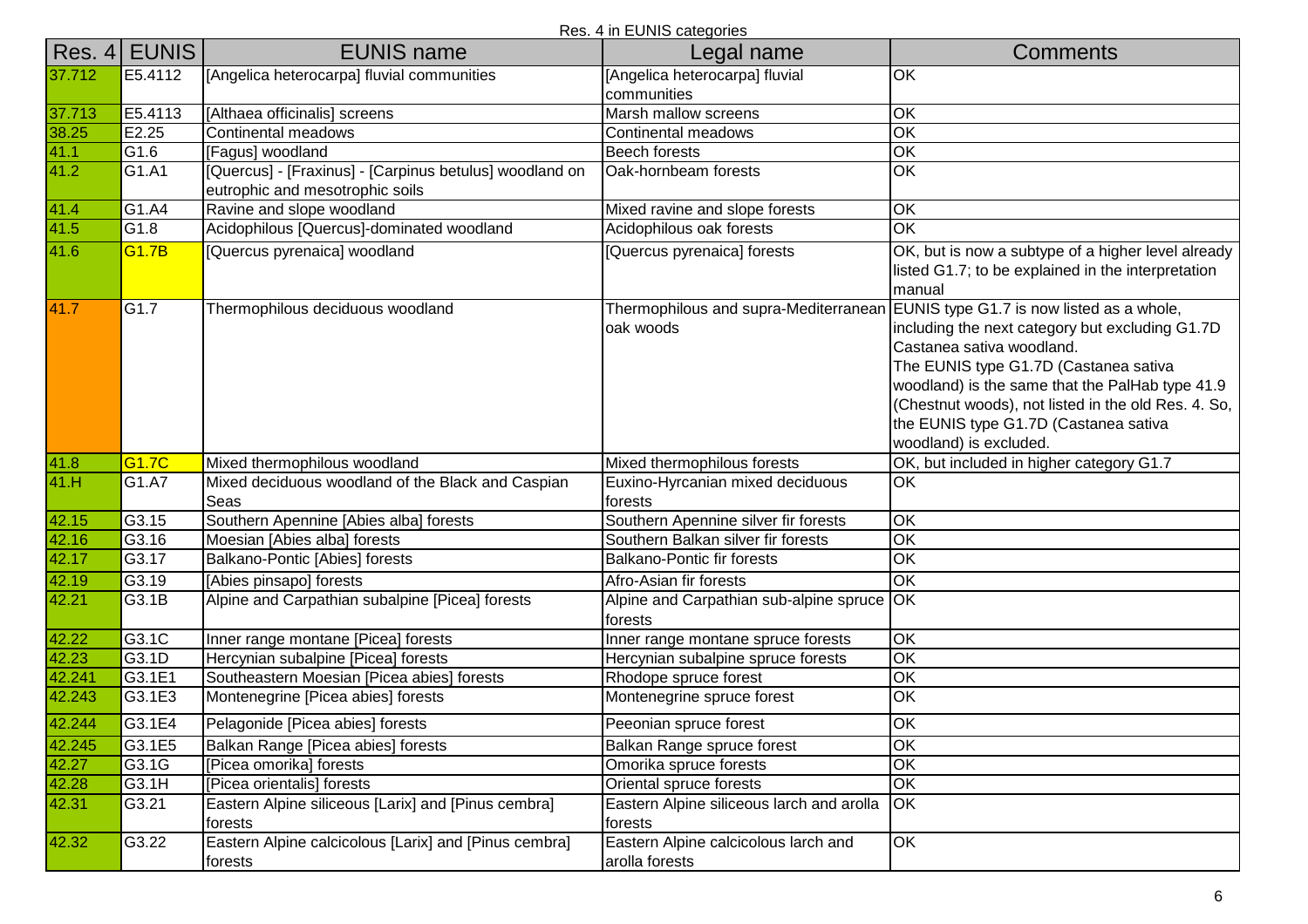Res. 4 in EUNIS categories

| Res. 4  | <b>EUNIS</b>      | <b>EUNIS name</b>                                                                              | Legal name                                   | <b>Comments</b>          |
|---------|-------------------|------------------------------------------------------------------------------------------------|----------------------------------------------|--------------------------|
| 42.35   | G3.25             | Carpathian [Larix] and [Pinus cembra] forests                                                  | Carpathian larch and arolla forests          | OK                       |
| 42.36   | G3.26             | [Larix polonica] forests                                                                       | [Larix polonica] forests                     | OK                       |
| 42.41   | G3.31             | [Pinus uncinata] forests with [Rhododendron ferrugineum] Rusty alpenrose mountain pine forests |                                              | OK                       |
| 42.42   | G3.32             | Xerocline [Pinus uncinata] forests                                                             | Xerocline mountain pine forests              | OK                       |
| 42.51   | G3.41             | Caledonian forest                                                                              | Caledonian forest                            | OK                       |
| 42.5232 | G3.4232           | Sarmatic steppe [Pinus sylvestris] forests                                                     | Sarmatic steppe pine forests                 | OK                       |
| 42.5233 | G3.4233           | Carpathian steppe [Pinus sylvestris] woods                                                     | Carpathian steppe pine woods                 | OK                       |
| 42.5234 | G3.4234           | Pannonic steppe [Pinus sylvestris] woods                                                       | Pannonic Scots pine steppe woods             | OK                       |
| 42.542  | G3.442            | Carpathian relict calcicolous [Pinus sylvestris] forests                                       | Carpathian relict calcicolous Scots pine     | OK                       |
|         |                   |                                                                                                | forest                                       |                          |
| 42.5C   | G3.4C             | Southeastern European [Pinus sylvestris] forests                                               | South-eastern European Scots pine<br>forests | OK                       |
| 42.5F   | G3.4E             | Ponto-Caucasian [Pinus sylvestris] forests                                                     | Ponto-Caucasian Scots pine forests           | OK                       |
| 42.61   | G3.51             | Alpino-Apennine [Pinus nigra] forests                                                          | Alpino-Apennine [Pinus nigra] forests        | $\overline{\mathsf{OK}}$ |
| 42.62   | G3.52             | Western Balkanic [Pinus nigra] forests                                                         | Western Balkan [Pinus nigra] forests         | OK                       |
| 42.63   | G3.53             | [Pinus salzmannii] forests                                                                     | Salzmann's pine forests                      | OK                       |
| 42.64   | G3.54             | Corsican [Pinus laricio] forests                                                               | Corsican laricio pine forests                | OK                       |
| 42.65   | G3.55             | Calabrian [Pinus laricio] forests                                                              | Calabrian laricio pine forests               | OK                       |
| 42.66   | G3.56             | [Pinus pallasiana] and [Pinus banatica] forests                                                | Banat and Pallas' pine forests               | OK                       |
| 42.7    | $\overline{G3.6}$ | Subalpine mediterranean [Pinus] woodland                                                       | High oro-Mediterranean pine forests          | OK                       |
| 42.811  | G3.711            | Charente [Pinus pinaster ssp. atlantica] - [Quercus ilex]<br>forests                           | Charente pine-holm oak forests               | OK                       |
| 42.812  | G3.712            | Aquitanian [Pinus pinaster ssp. atlantica] - [Quercus<br>suber] forests                        | Aquitanian pine-cork oak forests             | OK                       |
| 42.814  | G3.714            | Iberian [Pinus pinaster ssp. atlantica] forests                                                | Iberian maritime pine forests                | OK                       |
| 42.82   | G3.72             | [Pinus pinaster ssp. pinaster] ([Pinus mesogeensis])<br>forests                                | Mesogean pine forests                        | OK                       |
| 42.83   | G3.73             | [Pinus pinea] forests                                                                          | Stone pine forests                           | OK                       |
| 42.841  | G3.741            | Iberian [Pinus halepensis] forests                                                             | Iberian Aleppo pine forests                  | OK                       |
| 42.842  | G3.742            | Balearic [Pinus halepensis] forests                                                            | Balearic Aleppo pine forests                 | OK                       |
| 42.843  | G3.743            | Provenço-Ligurian [Pinus halepensis] forests                                                   | Provenço-Ligurian Aleppo pine forests        | OK                       |
| 42.844  | G3.744            | Corsican [Pinus halepensis] woods                                                              | Corsican Aleppo pine woods                   | OK                       |
| 42.845  | G3.745            | Sardinian [Pinus halepensis] woods                                                             | Sardinian Aleppo pine woods                  | OK                       |
| 42.846  | G3.746            | Sicilian [Pinus halepensis] woods                                                              | Sicilian Aleppo pine woods                   | OK                       |
| 42.8471 | G3.7471           | Gargano [Pinus halepensis] forests                                                             | Gargano Aleppo pine forests                  | OK                       |
| 42.8472 | G3.7472           | Metapontine [Pinus halepensis] forests                                                         | Metapontine Aleppo pine forests              | OK                       |
| 42.8473 | G3.7473           | Umbrian [Pinus halepensis] forests                                                             | Umbrian Aleppo pine forests                  | OK                       |
| 42.848  | G3.748            | Hellenic [Pinus halepensis] forests                                                            | Hellenic Aleppo pine forests                 | $\overline{OK}$          |
| 42.849  | G3.749            | Illyrian [Pinus halepensis] forests                                                            | Illyrian Aleppo pine forests                 | OK                       |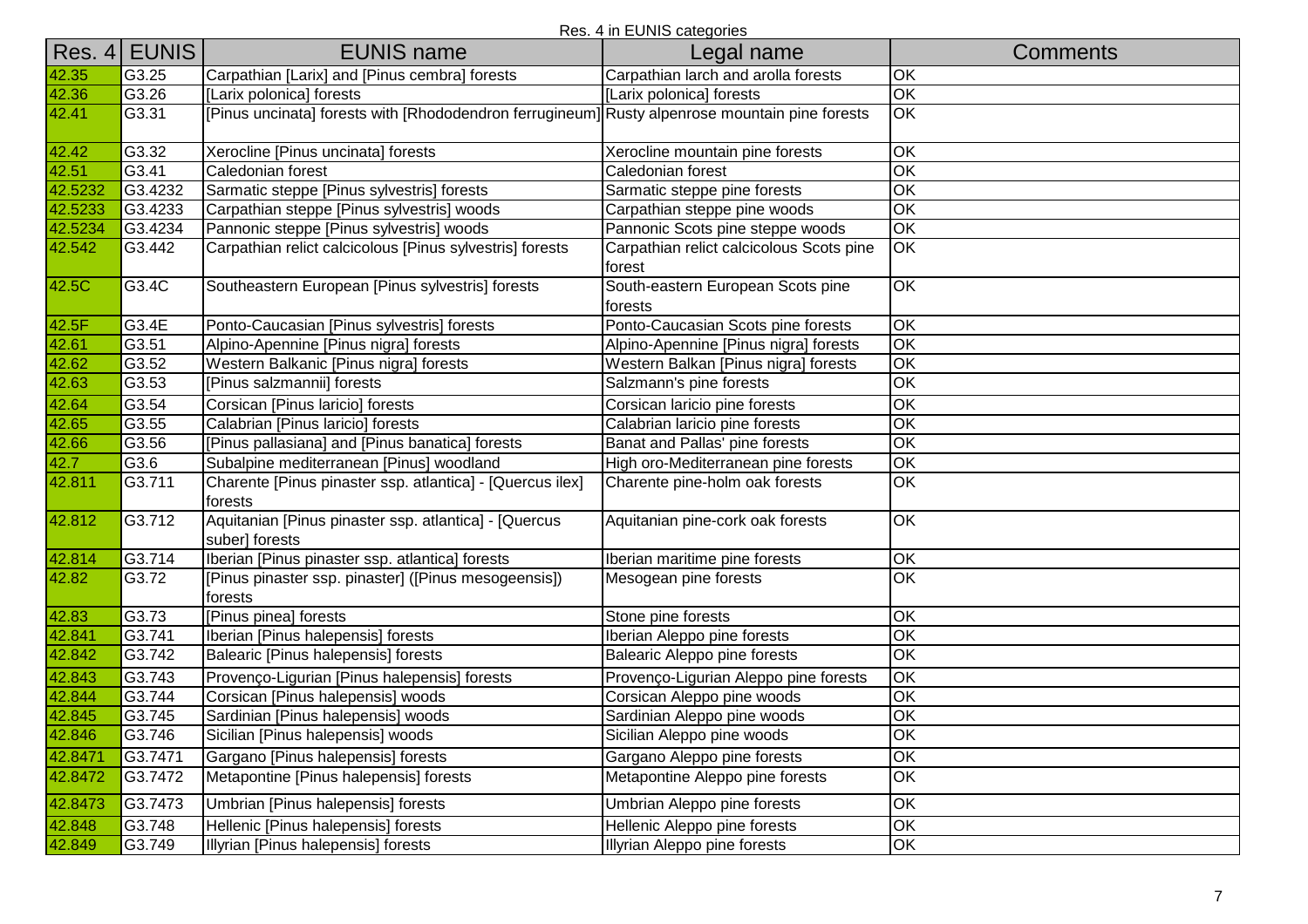| Res. 4  | <b>EUNIS</b>        | <b>EUNIS name</b>                                                                                            | Legal name                                      | <b>Comments</b>                                                                                                                                                                                        |
|---------|---------------------|--------------------------------------------------------------------------------------------------------------|-------------------------------------------------|--------------------------------------------------------------------------------------------------------------------------------------------------------------------------------------------------------|
| 42.84A  | G3.74A              | East Mediterranean [Pinus halepensis] forests                                                                | East Mediterranean Aleppo pine forests          | <b>OK</b>                                                                                                                                                                                              |
| 42.85   | G3.75               | [Pinus brutia] forests                                                                                       | Aegean pine forests                             | OK                                                                                                                                                                                                     |
| 42.9    | $\overline{G}3.8$   | Canary Island [Pinus canariensis] woodland                                                                   | Canary Island pine forests                      | OK                                                                                                                                                                                                     |
| 42.A    | G3.9                | Coniferous woodland dominated by [Cupressaceae] or<br>[Taxaceae]                                             | yew forests                                     | Western Palaearctic cypress, juniper and one subtype of G3.9 corresponds to other habitat<br>of res. 4: 42.B; by taking the complete G3.9, Res.<br>4 is simplified                                     |
| 42.B    | G3.9C               | [Cedrus] woodland                                                                                            | Western Palaearctic cedar forests               | see remark above for 42.A                                                                                                                                                                              |
| 44.1    | F9.1                | <b>Riverine scrub</b>                                                                                        | Riparian willow formations                      | distributed over two categories of EUNIS<br>depending on scrub or woodland formations                                                                                                                  |
| 44.1    | G1.11               | Riverine [Salix] woodland                                                                                    | Riparian willow formations                      | distributed over two categories of EUNIS<br>depending on scrub or woodland formations                                                                                                                  |
| 44.2    | G1.12               | Boreo-alpine riparian galleries                                                                              | Boreo-alpine riparian galleries                 | OK                                                                                                                                                                                                     |
| 44.3    | G1.21               | Riverine [Fraxinus] - [Alnus] woodland, wet at high but not Middle European stream ash-alder<br>at low water | woods                                           | OK                                                                                                                                                                                                     |
| 44.41   | G1.221              | Great medio-European fluvial forests                                                                         | Great medio-European fluvial forests            | OK                                                                                                                                                                                                     |
| 44.43   | G1.223              | Southeast European [Fraxinus] - [Quercus] - [Alnus]<br>forests                                               | South-east European ash-oak-alder<br>forests    | OK                                                                                                                                                                                                     |
| 44.44   | G1.224              | Po [Quercus] - [Fraxinus] - [Alnus] forests                                                                  | Po oak-ash-alder forests                        | OK                                                                                                                                                                                                     |
| 44.5    | G1.13               | Southern [Alnus] and [Betula] galleries                                                                      | Southern alder and birch galleries              | OK                                                                                                                                                                                                     |
| 44.66   | G1.36               | Ponto-Sarmatic mixed [Populus] riverine forests                                                              | Ponto-Sarmatic mixed poplar riverine<br>forests | OK                                                                                                                                                                                                     |
| 44.69   | G1.37               | Irano-Anatolian mixed riverine forests                                                                       | Irano-Anatolian mixed riverine forests          | OK                                                                                                                                                                                                     |
| 44.7    | G1.38               | [Platanus orientalis] woods                                                                                  | Oriental plane and sweet gum woods              | one Res. 4 habitat replaced by 2 EUNIS subtypes<br>G1.38 and G1.39                                                                                                                                     |
| 44.7    | G1.39               | [Liquidambar orientalis] woods                                                                               | Oriental plane and sweet gum woods              | see above                                                                                                                                                                                              |
| 44.8    | F9.3                | Southern riparian galleries and thickets                                                                     | Southern riparian galleries and thickets        | one EUNIS subtype not included in<br>correspondance table: F9.35 (Riparian stands of<br>invasive shrubs) to be excluded from Res. 4                                                                    |
| 44.9115 | G1.4115             | Eastern Carpathian [Alnus glutinosa] swamp woods                                                             | Eastern Carpathian alder swamp woods            | <b>OK</b>                                                                                                                                                                                              |
| 44.914  | G1.414              | Steppe swamp [Alnus glutinosa] woods                                                                         | Steppe swamp alder woods                        | OK                                                                                                                                                                                                     |
| 44.A    | $\overline{G1.51}$  | Sphagnum [Betula] woods                                                                                      | Birch and conifer mire woods                    |                                                                                                                                                                                                        |
| 44.A    | G3.D                | Boreal bog conifer woodland                                                                                  | Birch and conifer mire woods                    | distributed over three categories of EUNIS                                                                                                                                                             |
| 44.A    | G <sub>3</sub> .E   | Nemoral bog conifer woodland                                                                                 | <b>Birch and conifer mire woods</b>             | distributed over three categories of EUNIS                                                                                                                                                             |
| 44.B    | $\overline{G}$ 1.44 | Wet-ground woodland of the Black and Caspian Seas                                                            | Euxino-Hyrcanian wet ground forests             | OK                                                                                                                                                                                                     |
| 45      | G <sub>2</sub>      | Broadleaved evergreen woodland                                                                               | Temperate Broad-leaved Evergreen<br>Forest      | The complete type G2 is now listed under the<br>condition to explicitaly exclude G2.8 (Highly<br>artificial broadleaved evergreen forestry<br>plantations) and G2.9 (Evergreen orchards and<br>groves) |